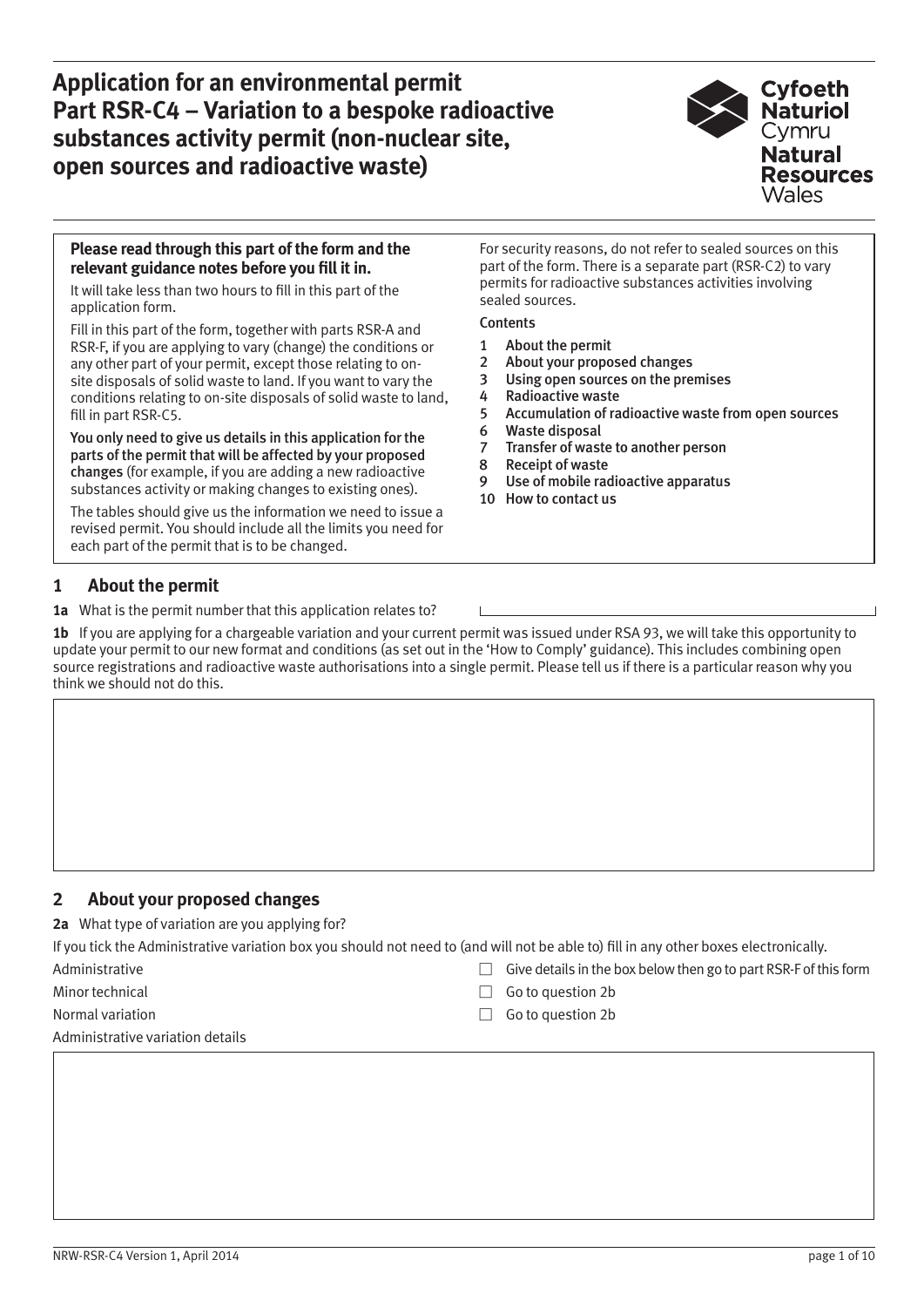### <span id="page-1-0"></span>**2 About your proposed changes, continued**

**2b** Tick the relevant boxes to show which radioactive substances activities you are applying to change

| Schedule 23<br>Part 2<br>paragraph<br>reference | Description                                                                                                                                                      | Add activity | Delete<br>activity | Change<br>activity |
|-------------------------------------------------|------------------------------------------------------------------------------------------------------------------------------------------------------------------|--------------|--------------------|--------------------|
| 11(2)(a)                                        | Keep or use radioactive material on premises used for the purposes of an<br>undertaking                                                                          |              |                    |                    |
| 11(2)(b)                                        | Dispose of radioactive waste on or from premises used for the purposes of<br>an undertaking                                                                      |              |                    |                    |
| 11(2)(c)                                        | Accumulate radioactive waste on or from premises used for the purposes<br>of an undertaking                                                                      |              |                    |                    |
| 11(4)(a)                                        | Receive radioactive waste for the purposes of disposing of it                                                                                                    |              |                    |                    |
| 11(5)(a)                                        | Keep or use mobile radioactive apparatus for testing, measuring or<br>otherwise investigating any of the characteristics of substances or articles               |              |                    |                    |
| 11(5)(b)                                        | Keep or use mobile radioactive apparatus for releasing quantities of<br>radioactive material into the environment or introducing such material<br>into organisms |              |                    |                    |

**2c** Describe why you want to make the changes

2d Describe how and why you intend to use the open sources

**2e** Where and how will you store the open sources when they are not in use?

#### **3 Using open sources on the premises**

Only answer this section if you are applying for an activity described in Schedule 23, Part 2, paragraph 11(2)(a), 11(5)(a) or 11(5) (b) involving open sources. Do not use it for sources used for an activity described in Schedule 23, Part 2, paragraph 11(2)(a) on a nuclear licensed site if you are the site licensee. Do not use it for storage of radioactive packages in transit.

**3a** Give details of all the open sources that you will keep or use on the premises

| Radionuclide | Maximum activity at any one time (in becquerels) |
|--------------|--------------------------------------------------|
|              |                                                  |
|              |                                                  |
|              |                                                  |
|              |                                                  |
|              |                                                  |
|              |                                                  |
|              |                                                  |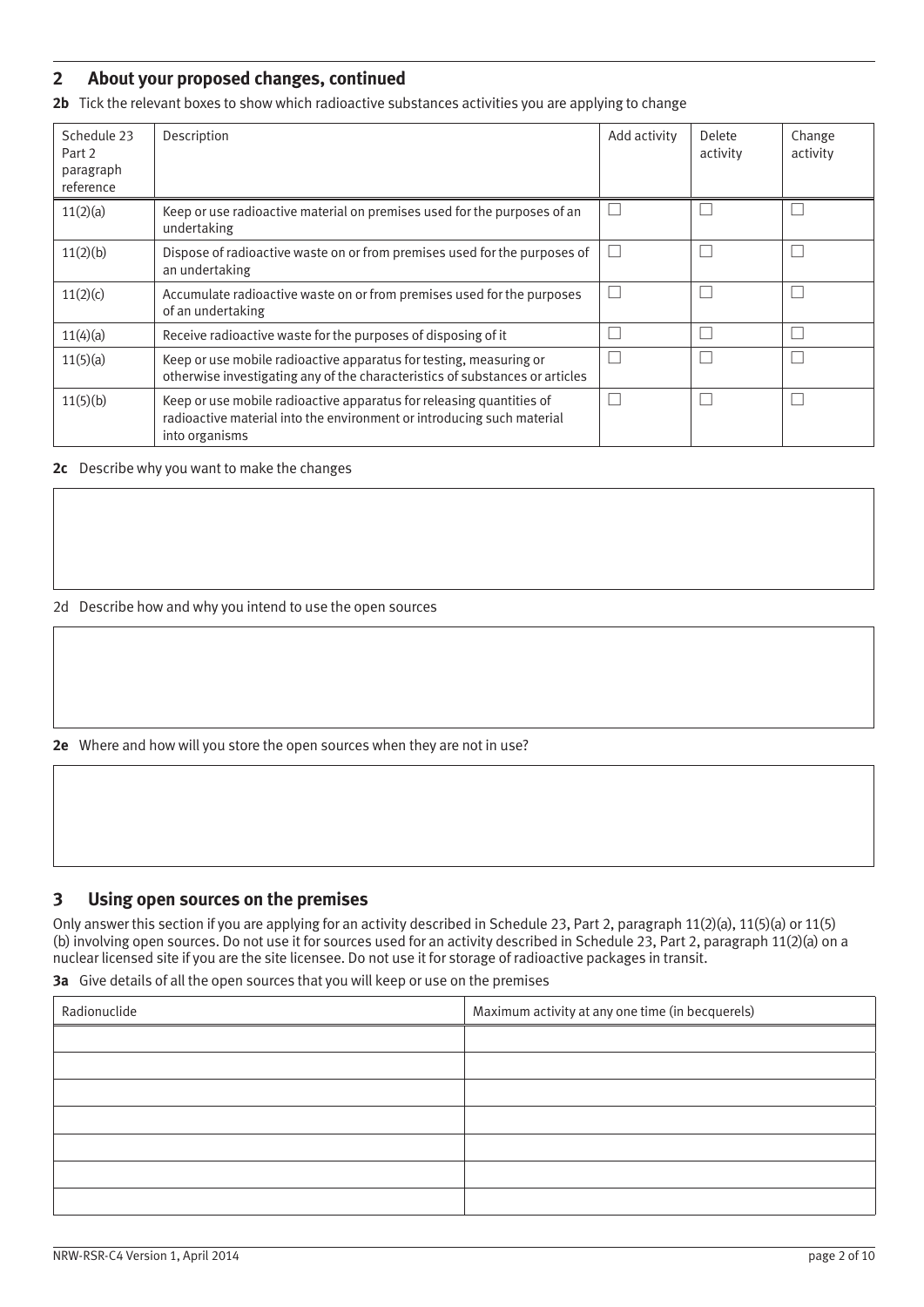### <span id="page-2-0"></span>**4 Radioactive waste**

**4a** Enclose your assessment of how you plan to use the 'best available techniques' to reduce the amount of radioactive waste you have to dispose of

Document reference

**4b** Do you have an emergency role under the National Arrangements for Incidents Involving Radioactivity (NAIR) or RADSAFE schemes?

 $No$   $\Box$ 

Yes  $\square$ 

**4c** Do you want us to include the standard conditions for organisations taking part in NAIR or RADSAFE on this permit?

 $No$   $\Box$ 

Yes  $\square$ 

#### **5 Accumulation of radioactive waste from open sources**

**5a** Why do you plan to accumulate radioactive waste?

**5b** How do you plan to accumulate radioactive waste?

**5c** Give the chemical and physical details of the radioactive waste

**5d** How will you measure the activity of all the types of the radioactive waste?

**5e** Give the following details of all the gaseous waste you will accumulate

| Radionuclides | Activity limits | Maximum period |
|---------------|-----------------|----------------|
|               |                 |                |
|               |                 |                |

 $\mathbf{I}$ 

**5f** What is the maximum volume of gaseous waste you will accumulate at any time?

Cubic metres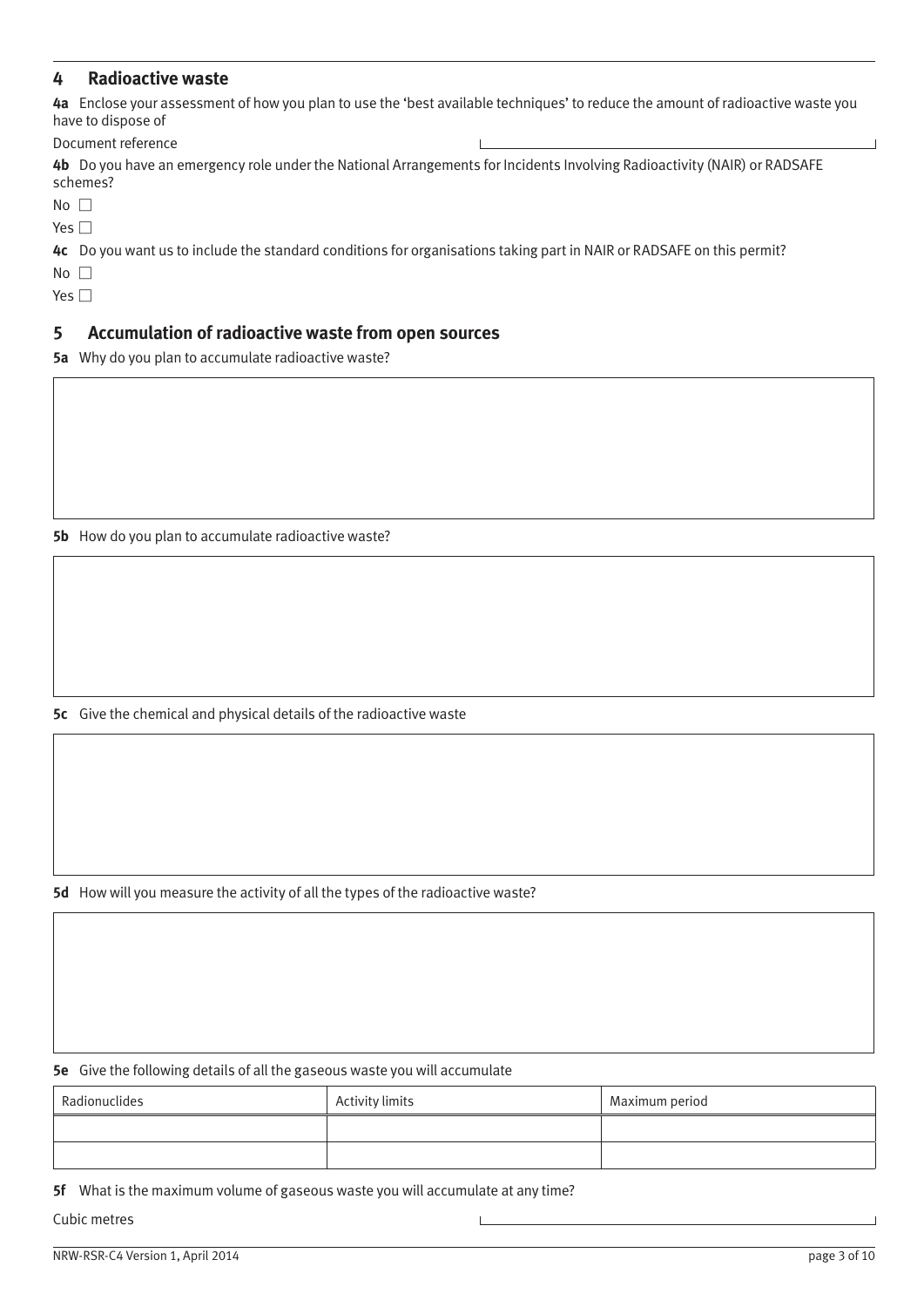## <span id="page-3-0"></span>**5 Accumulation of radioactive waste from open sources, continued**

**5g** Give the following details of all the aqueous liquid waste you will accumulate

| Radionuclides | Activity limits | Maximum period |
|---------------|-----------------|----------------|
|               |                 |                |
|               |                 |                |

**5h** What is the maximum volume of aqueous waste you will accumulate at any time?

Cubic metres

**5i** Give the following details of all the organic liquid waste you will accumulate

| Radionuclides | Activity limits | Maximum period |
|---------------|-----------------|----------------|
|               |                 |                |
|               |                 |                |

**5j** What is the maximum volume of organic liquid waste you will accumulate at any time?

Cubic metres

### **Very low-level solid waste accumulation**

**5k** Give the following details of all the very low-level waste (VLLW) you will accumulate

| $\sim$<br>TINIO<br>$\sim$ | $\sim$ $\sim$<br>10 C |
|---------------------------|-----------------------|
|                           |                       |

If you plan to accumulate the VLLW for more than two weeks before you dispose of it tell us why you need the extra time

#### **Low-level solid waste other than VLLW**

**5l** Give the following details of all low-level waste you will accumulate

| Radionuclides | Activity limits | Maximum period |
|---------------|-----------------|----------------|
|               |                 |                |
|               |                 |                |

**5m** What is the maximum volume of low-level waste you will accumulate at any time?

Cubic metres

## **6 Waste disposal**

| This section covers the types of radioactive waste specified below. Please tick all relevant boxes: |  |
|-----------------------------------------------------------------------------------------------------|--|
| Gaseous waste                                                                                       |  |
| Agueous waste                                                                                       |  |
| Solid waste to be incinerated on the premises                                                       |  |
| Organic liquid waste to be incinerated on the premises                                              |  |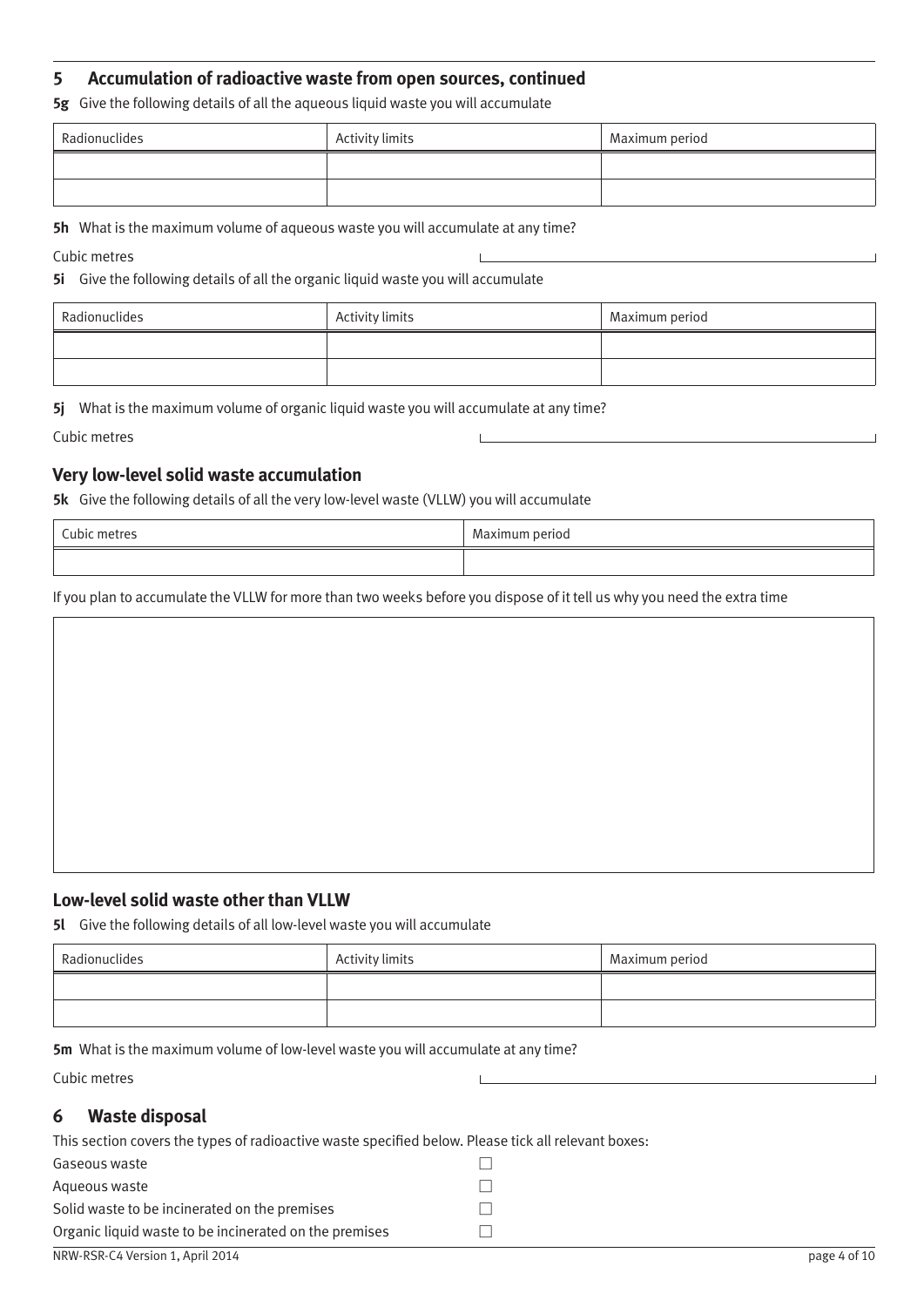## **6 Waste disposal, continued**

**6a** Provide a description of your arrangements for disposing of radioactive waste by the above means

| Document reference  |  |
|---------------------|--|
| See guidance notes. |  |

# **Discharge of radioactive gas or aqueous liquid and incineration of waste on the premises**

| Tick all relevant boxes:        |  |
|---------------------------------|--|
| A chimney                       |  |
| A fume cupboard vent            |  |
| Other gaseous discharge         |  |
| An incinerator stack            |  |
| A public sewer                  |  |
| A river or stream               |  |
| A lake, pond or reservoir       |  |
| An estuary                      |  |
| The sea                         |  |
| Your own sewage treatment works |  |
| Other aqueous disposal          |  |

**6c** Provide your assessment of the risk of radiation from the waste you plan to discharge

You can refer to a previously supplied radiological assessment if this is up to date and covers all of the discharges proposed.

#### Document reference

**6d** State the limits you need for discharge of all gaseous waste

| Radionuclides | Daily disposal limits | Annual disposal limits |
|---------------|-----------------------|------------------------|
|               |                       |                        |
|               |                       |                        |
|               |                       |                        |
|               |                       |                        |

#### **6e** State the limits you need for discharge of all aqueous waste

| Radionuclides | Monthly disposal limits |
|---------------|-------------------------|
|               |                         |
|               |                         |
|               |                         |
|               |                         |

## **Disposal of waste by incineration on the premises**

**6f** What type(s) of incinerator do you have on the premises?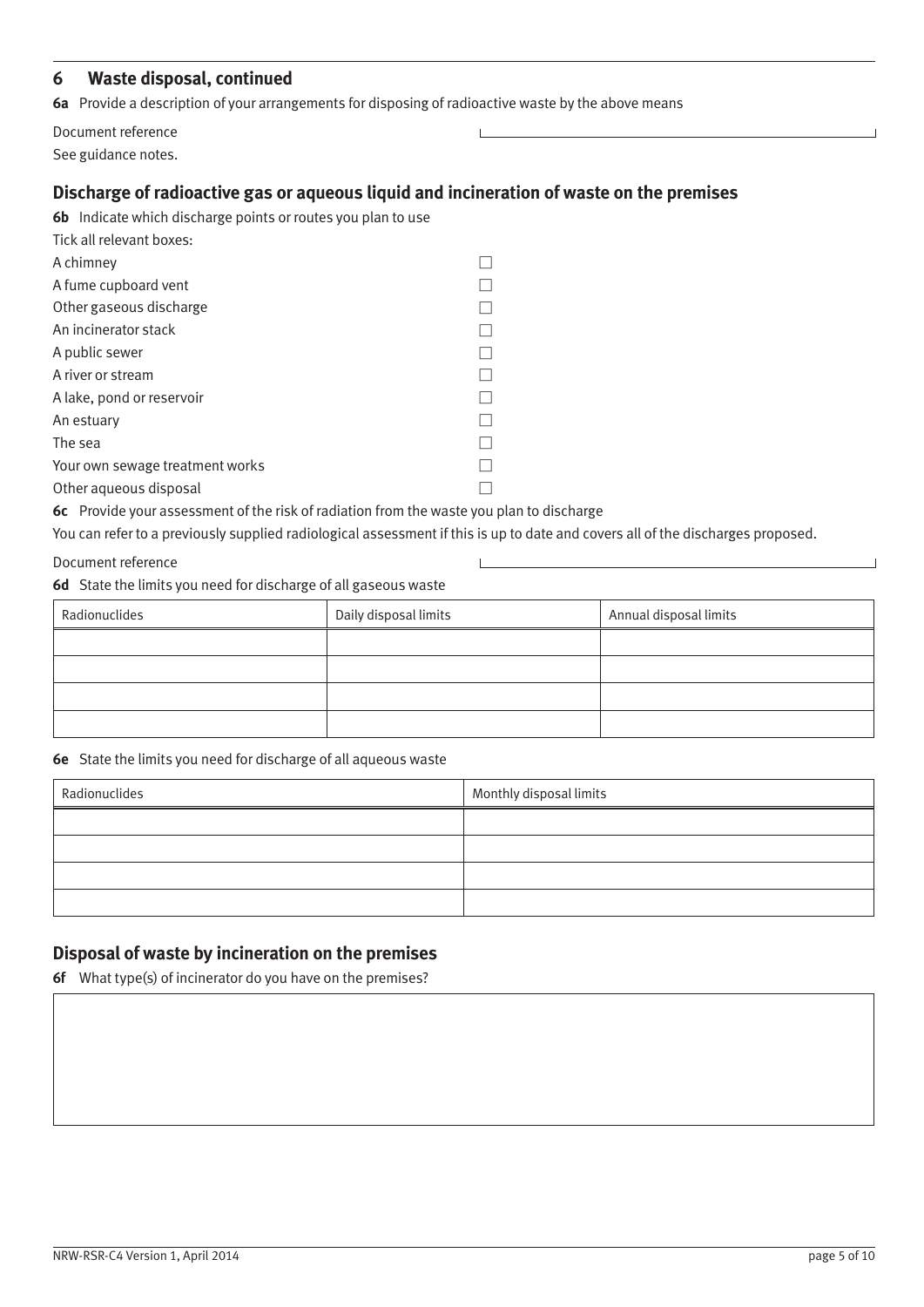## <span id="page-5-0"></span>**6 Waste disposal, continued**

**6g** What will you do if your incinerator breaks down?

#### **6h** Give the following details of all organic liquid waste you will incinerate

| Radionuclides | Daily disposal limits | Annual disposal limits |
|---------------|-----------------------|------------------------|
|               |                       |                        |
|               |                       |                        |
|               |                       |                        |
|               |                       |                        |

#### **6i** Give the following details of all solid waste you will incinerate

| Radionuclides | Daily disposal limits | Monthly disposal limits |
|---------------|-----------------------|-------------------------|
|               |                       |                         |
|               |                       |                         |
|               |                       |                         |
|               |                       |                         |

### **7 Transfer of waste to another person**

This section covers the types of radioactive waste specified below.

Tick all relevant boxes:

Organic liquid waste

Solid waste  $\square$ 

Very low-level waste  $\square$ 

Solid waste for the Low-Level Waste Repository (LLWR) at Drigg  $\square$ 

**7a** Provide a description of your arrangements for transferring radioactive waste to another person

Document reference

See guidance notes.

#### **Organic liquid and solid waste**

**7b** Give the following details of your plans to transfer all organic liquid waste

| Radionuclides | Annual disposal limits (becquerels) |
|---------------|-------------------------------------|
|               |                                     |
|               |                                     |
|               |                                     |
|               |                                     |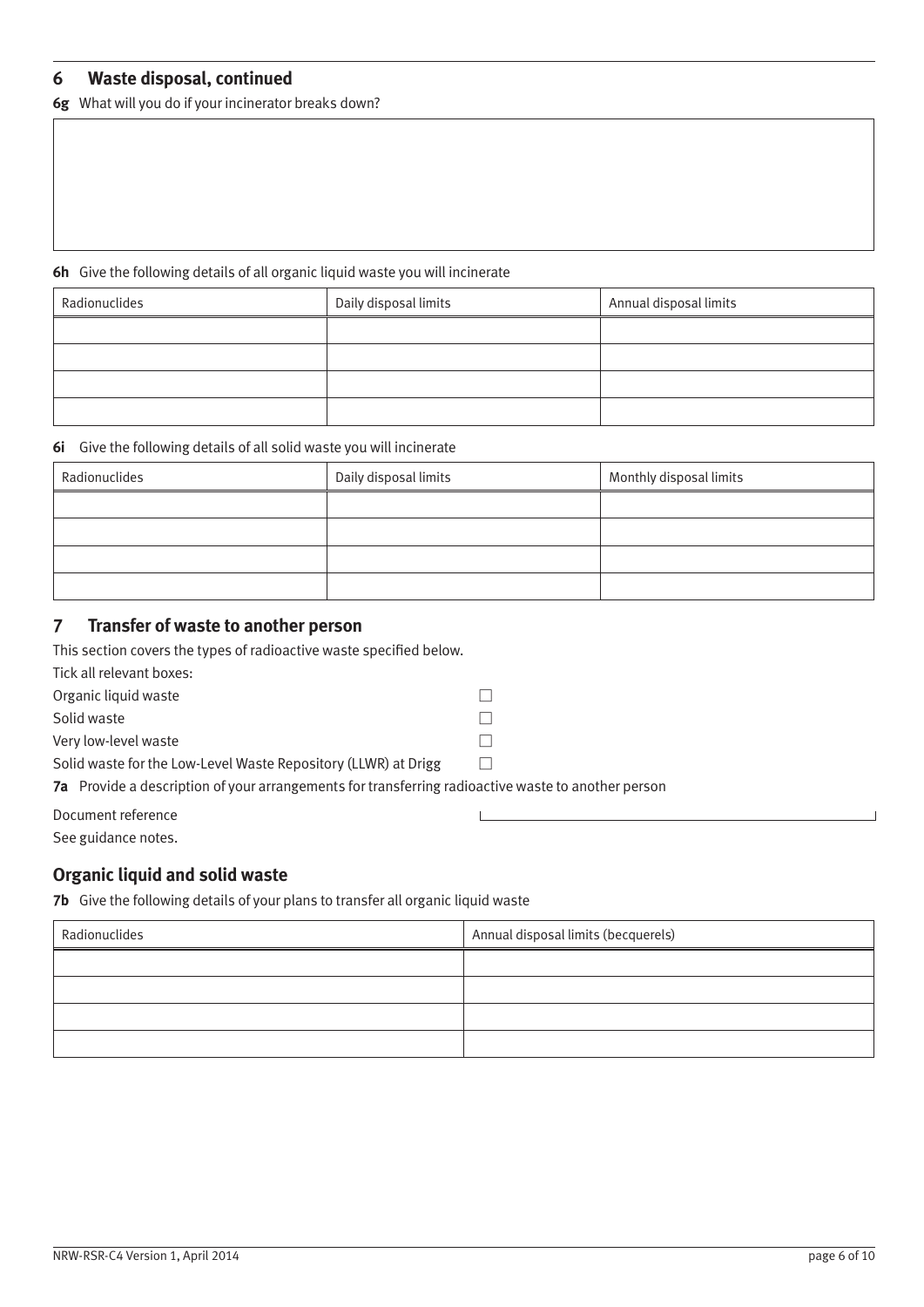## **7 Transfer of waste to another person, continued**

**7c** Give the following details of your plans to transfer all solid waste (excluding VLLW)

| Radionuclides | Annual disposal limits (becquerels) |  |
|---------------|-------------------------------------|--|
|               |                                     |  |
|               |                                     |  |
|               |                                     |  |
|               |                                     |  |

**7d** Confirm whether you have contracts in place for another organisation to receive all of your waste

Yes  $\square$ 

 $No \nightharpoonup$ 

**7e** Describe contingency arrangements should your planned transfer routes for organic liquid or solid waste become unavailable

**7f** Do you intend to transfer solid waste (excluding VLLW) to a landfill site?

Yes  $\Box$ 

 $No$ 

If you do then we will contact you for further details of your proposal. See guidance notes.

### **Disposal of organic liquid or solid waste by other means**

**7g** Describe any other method you intend to use to dispose of liquid organic or solid waste Attach your description and radiological assessment.

Document reference

#### **Disposal of very low-level waste**

**7h** What is the maximum amount of very low-level waste (VLLW) you plan to dispose of in a month with your normal rubbish? Cubic metres

| <b>7i</b> Tell us how you plan to dispose of the VLLW   |                                                                                                        |  |
|---------------------------------------------------------|--------------------------------------------------------------------------------------------------------|--|
| It will go to a landfill site under my control          |                                                                                                        |  |
| A local authority (or their contractor) will collect it |                                                                                                        |  |
| Another contractor will take it to landfill             |                                                                                                        |  |
| Other                                                   |                                                                                                        |  |
|                                                         | . At a calculated below a final considerabilities and services the computer sector for a discover that |  |

Give details below; for example, tell us who will accept it and what they will do with it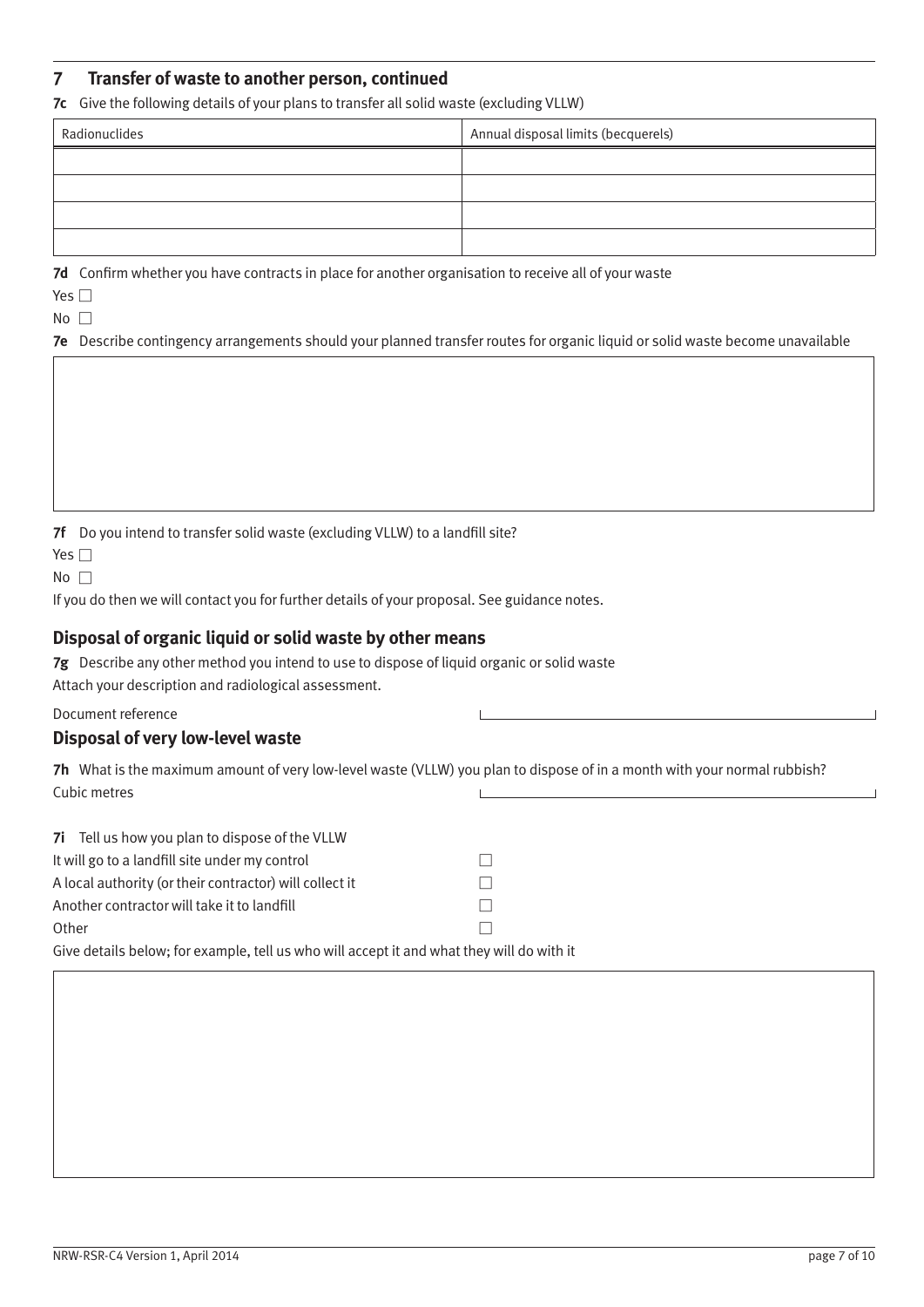## <span id="page-7-0"></span>**7 Transfer of waste to another person, continued**

## **Disposal of solid wastes by transfer for the purposes of final disposal at the Low-Level Waste Repository (LLWR) at Drigg**

**7j** Confirm that you have attached a document of agreement from the site operator to receive your waste

Confirmed

**7k** Will any consignment of waste for the LLWR contain alpha-emitting radionuclides in excess of 4 gigabecquerels per tonne or all other radionuclides in excess of 12 gigabecquerels per tonne?

| $-$ |  |
|-----|--|
|     |  |

 $No$ 

**7l** What is the chemical and physical nature of the waste for the LLWR?

Document reference

**7m** What is the maximum annual disposal activity (at the time of transfer) for the LLWR for each of the following?

| Radionuclides                     | Annual activity limit (in becquerels) |
|-----------------------------------|---------------------------------------|
| Uranium                           |                                       |
| Radium 226 plus thorium 232       |                                       |
| Other alpha-emitters <sup>1</sup> |                                       |
| Carbon 14                         |                                       |
| Iodine 129                        |                                       |
| Tritium                           |                                       |
| Cobalt 60                         |                                       |
| Others <sup>2</sup>               |                                       |

Notes

<sup>1</sup> 'Other alpha-emitters' in this section means alpha-emitting radionuclides with half-lives greater than three months, excluding uranium, radium 226 and thorium 232. <sup>2</sup> 'Others' in this schedule means: beta-emitting radionuclides with half-lives greater than three months, excluding carbon 14, iodine 129 and tritium and any other radionuclides specified in writing by Natural Resources Wales.

## **8 Receipt of waste**

**8a** Provide details of the origin, nature and quantity of waste from open sources to be accepted onto the premises, and how you will manage and dispose of it

Do not answer this question if the only radioactive waste that you will receive from elsewhere is that which may arise as a result of your participation in NAIR or RADSAFE.

Document reference

## **9 Use of mobile radioactive apparatus**

Only answer this question if you are applying for an activity described in Schedule 23, Part 2, paragraph 5(5)(a) or 5(5)(b). **9a** Fill in the table with details of the radioactive material that you will use in mobile form.

| Radionuclides | Maximum amount <sup>1</sup> | Maximum daily release |
|---------------|-----------------------------|-----------------------|
|               |                             |                       |
|               |                             |                       |
|               |                             |                       |
|               |                             |                       |

1 This is the total radioactivity of the specified radionuclide to be used for the environmental study.

**9b** Where will the mobile radioactive apparatus be used (address or Ordnance Survey map reference if none)?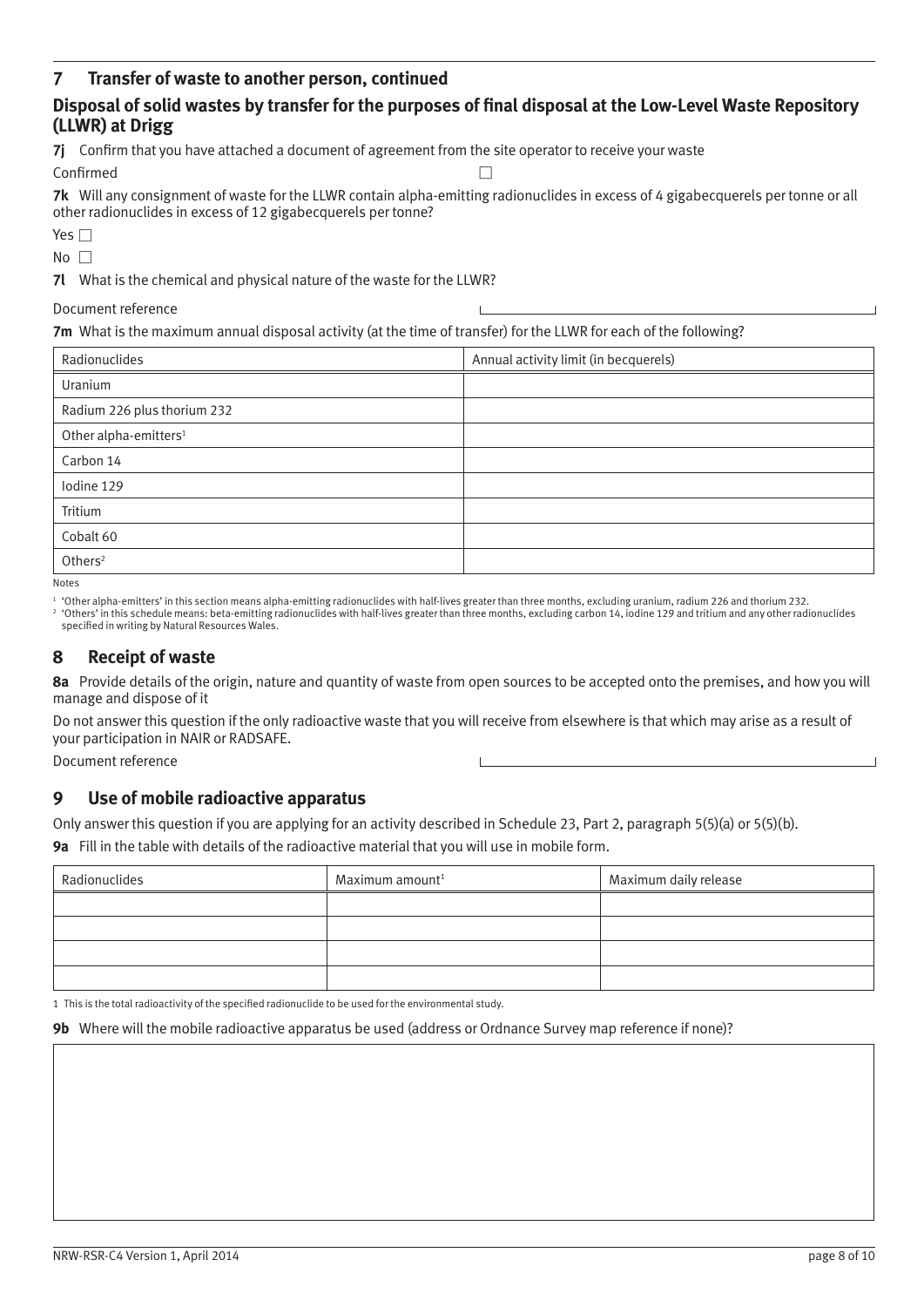## **9 Use of mobile radioactive apparatus, continued**

**9c** Is it within a 5 km radius of any environmentally sensitive site?

For example, an SSSI, SAC or SPA.

 $No$ 

Yes  $\Box$  Please give details

**9d** What is the size of the area where the radioactivity is to be used?

**9e** Which unitary authority is the area in?

**9f** How long will the source be used for?

**9g** Give the frequency of use over the period

**9h** Will the use release radioactive materials into the environment?

 $No \ \Box$ 

Yes  $\square$ 

**9i** What measures will be in place to avoid human or animal contact with the radioactive materials when being used?

**9j** Provide your assessment of the risk of radiation from the use of mobile radioactive apparatus to release radioactivity to the environment

Document reference

Now fill in part RSR-F.